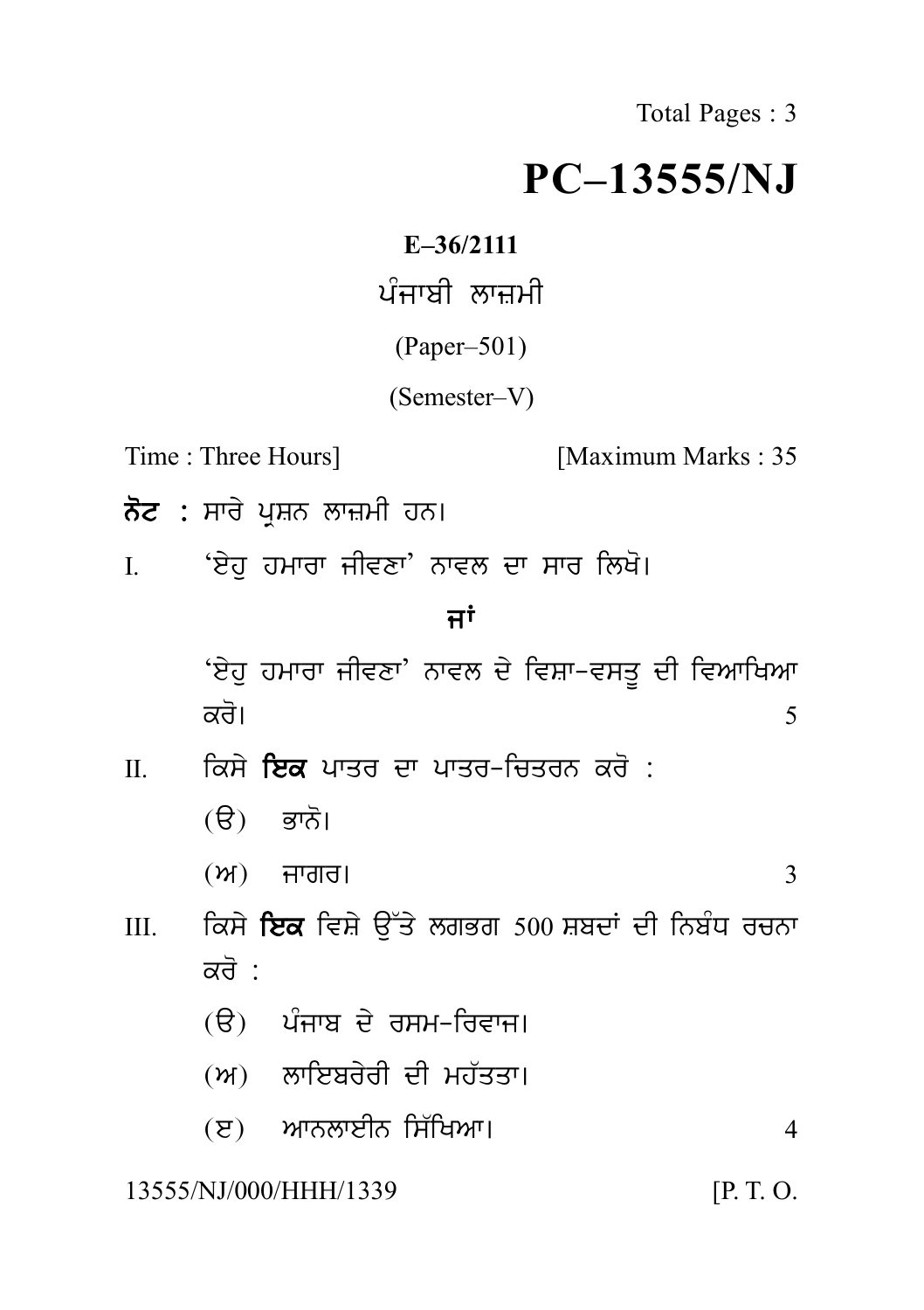IV. ਨਾਂਵ ਵਾਕੰਸ਼ ਤੋਂ ਕੀ ਭਾਵ ਹੈ? ਇਸ ਦੇ ਮੁੱਖ ਤੱਤਾਂ ਅਤੇ ਉਹਨਾਂ<br>ਦੀ ਤਰਤੀਬ ਬਾਰੇ ਦੱਸੋ।<br>ਜਾਂ ਨਾਂਵ ਵਾਕੰਸ਼ ਤੋਂ ਕੀ ਭਾਵ ਹੈ? ਇਸ ਦੇ ਮੁੱਖ ਤੱ<del>.</del><br>ਦੀ ਤਰਤੀਬ ਬਾਰੇ ਦੱਸੋ।<br>ਜਾਂ ਹੈ? ਇਸ ਦੇ ਮੁੱਖ ਤੱਤਾਂ ਅ<br>**ਜਾਂ**<br>ਭਾਵ ਹੈ? ਸੰਚਾਲਕ ਕਿਰਿ

ikirAw vwk MS q oN kI Bwv h Y? s Mcwlk ikirAw bwr y ਦਾ ਤੁਹਤਾਕ ਬਾਰ ਦਸਾ<br>ਸਾਂ<br>ਕਿਰਿਆ ਵਾਕੰਸ਼ ਤੋਂ ਕੀ ਭਾਵ ਹੈ? ਸੰਚਾਲਕ ਕਿਰਿਆ ਬਾਰੇ<br>ਵਿਸਥਾਰ ਸਹਿਤ ਦੱਸੋ।<br>ਵਾਕਾਂ ਦੀ ਭਾਸ਼ਾ ਦਾ ਵਿਹਾਰਿਕ ਵਿਸ਼ਲੇਸ਼ਣ ਕਰੋ :<br>ਕਿਸਾ ਦੇ ਤਾਂ ਦੀ ਦਾ ਹੈਂ ਹੋਏ ਹੋਏ ਹੋਏ ਹੋਏ ਹੋਏ। ਸਾਂ<br>ਕਿਰਿਆ ਵਾਕੰਸ਼ ਤੋਂ ਕੀ ਭਾਵ ਹੈ? ਸੰਚਾਲਕ ਕਿਰਿਆ ਬਾਰੇ<br>ਵਿਸਥਾਰ ਸਹਿਤ ਦੱਸੋ।<br>V. ਵਾਕਾਂ ਦੀ ਭਾਸ਼ਾ ਦਾ ਵਿਹਾਰਿਕ ਵਿਸ਼ਲੇਸ਼ਣ ਕਰੋ :<br>1. ਕੇਵਲ ਮੈਂ ਹੀ ਨਹੀਂ ਰੋਈ, ਸਗੋਂ ਉਹ ਵੀ ਰੋਈ।

ਕਿਚਿਆਂ ਵਾਕਸ਼ ਤੋਂ ਕੀ ਭਾਵ ਹੈ: ਸਰਾਲਕ ਕਿਚਿਆਂ ਬਾਰ<br>ਵਿਸਥਾਰ ਸਹਿਤ ਦੱਸੋ।<br>ਵਾਕਾਂ ਦੀ ਭਾਸ਼ਾ ਦਾ ਵਿਹਾਰਿਕ ਵਿਸ਼ਲੇਸ਼ਣ ਕਰੋ :<br>1. ਕੇਵਲ ਮੈਂ ਹੀ ਨਹੀਂ ਰੋਈ, ਸਗੋਂ ਉਹ ਵੀ ਰੋਈ।<br>(ਦਬਾਅਵਾਚਕ ਚੁਣੋਂ)<br>? ਕਾਲਜ਼ ਦੇ ਸਾਰੇ ਵਿਦਿਆਰਥੀ ਜਲੇ ਗਏ। <sup>;</sup> ਕਰੋ :<br>ਉਹ ਵੀ ਰੋਈ।<br>(ਦਬਾਅਵਾਚਕ ਚੁਣੋ)<br>ਨੇ ਗਏ।<br>(ਨਾਂਵ ਵਾਕੰਸ ਜ਼ਣੋ) ਵਾਕਾ ਦਾ ਭਾਸ਼ਾ ਦਾ ਵਿਚਾਰਕ ਜਵਸ਼ਾਨਸ਼ਣ ਕਰ .<br>1. ਕੇਵਲ ਮੈਂ ਹੀ ਨਹੀਂ ਰੋਈ, ਸਗੋਂ ਉਹ ਵੀ ਰੋਈ।<br>2. ਕਾਲਜ ਦੇ ਸਾਰੇ ਵਿਦਿਆਰਥੀ ਚਲੇ ਗਏ।<br>(ਨਾਂਵ ਵਾਕੰਸ਼ ਚੁਣੋਂ)<br>2. ਕਿਹ ਹਰ ਰੋਜ਼ ਪਾਰਕ ਵਿਚ ਕੱਚ ਰਿਹਾ ਹੰਦਾ ਹੈ।

ਤੁਹ ਵੀ ਰਈ।<br>(ਦਬਾਅਵਾਚਕ ਚੁਣੋ)<br>; ਗਏ।<br>(ਨਾਂਵ ਵਾਕੰਸ਼ ਚੁਣੋ)<br>ਰਿਹਾ ਹੁੰਦਾ ਹੈ।<br>ਜ ਦੀ ਮੁਵਾਣ ਕਰੋ) ) (ਦੁੱਖ ਅਵਾਰਕ ਚੁੱਟ)<br>2. ਕਾਲਜ ਦੇ ਸਾਰੇ ਵਿਦਿਆਰਥੀ ਚਲੇ ਗਏ।<br>3. ਉਹ ਹਰ ਰੋਜ਼ ਪਾਰਕ ਵਿਚ ਭੱਜ ਰਿਹਾ ਹੁੰਦਾ ਹੈ।<br>3. ਉਹ ਹਰ ਰੋਜ਼ ਪਾਰਕ ਵਿਚ ਭੱਜ ਰਿਹਾ ਹੁੰਦਾ ਹੈ।<br>4. ਜਿਨ ਵੇਲੇ ਤਾਰੇ ਨਹੀਂ ਦੇਖੇ ਦਾ ਸਕਦੇ।

ਦਆਰਥੀ ਚਲ ਗੲ।<br>(ਨਾਂਵ ਵਾਕੰਸ਼ ਚੁਣੋ)<br>! ਵਿਚ ਭੱਜ ਰਿਹਾ ਹੁੰਦਾ ਹੈ।<br>(ਕਿਰਿਆ ਰੂਪਾਂ ਦੀ ਪਛਾਣ ਕਰੋ)<br>| ਦੇਖੇ ਜਾ ਸਕਦੇ।<br>ਕੋਹਤਾ ਕਿਰਿਆ ਰਾ। ਹੈ) ਼ਿੰਦ ਵਾਕਸ਼ ਚੁਣ)<br>3. ਉਹ ਹਰ ਰੋਜ਼ ਪਾਰਕ ਵਿਚ ਭੱਜ ਰਿਹਾ ਹੁੰਦਾ ਹੈ।<br>4. ਦਿਨ ਵੇਲੇ ਤਾਰੇ ਨਹੀਂ ਦੇਖੇ ਜਾ ਸਕਦੇ।<br>('ਦੇਖੇ' ਕਿਹੜਾ ਕਿਰਿਆ ਰੂਪ ਹੈ) 2<br>ਸੰਮੇਮ ਉੱਤਰ ਲਿਖੋ

('d yK y' ikhVw ikirAw r Up h Y) <sup>2</sup> VI. s MK yp a u~qr ilK o :

- -
- 4. ਜਾਂਦਨ ਵੇਲ ਤਾਰੇ ਨਹੀਂ ਦੇਖ ਜਾਂ ਸਕਦਾ<br>('ਦੇਖੇ' ਕਿਹੜਾ ਕਿਰਿਆ ਰੂਪ ਹੈ)<br>ਸੰਖੇਪ ਉੱਤਰ ਲਿਖੋ :<br>1. ਨਰੈਣ ਦੇ ਕੋਈ ਦੋ ਗੁਣ ਦੱਸੋ।<br>2. 'ਏਹੁ ਹਮਾਰਾ ਜੀਵਣਾ' ਸਿਰਲੇਖ ਬਾਰੇ ਤੁਹਾਡੇ ਕੀ ਵਿਚਾਰ ਸੰਖੇਪ ਉੱਤਰ ਲਿਖੋ :<br>1. ਨਰੈਣ ਦੇ ਕੋਈ ਦੋ ਗੁਣ ਦੱਸੋ।<br>2. 'ਏਹੁ ਹਮਾਰਾ ਜੀਵਣਾ' ਸਿਰਲੇਖ ਬਾਰੇ ਤੁਹਾਡੇ ਕੀ ਵਿਚਾਰ<br>ਹਨ? ਹਨ? 1. ਪਿੰਨਣ ਦੇ ਕੋਟੀ ਦੇ ਗੁੱਟ ਦੇਸਾ।<br>2. ਇੰਹੁ ਹਮਾਰਾ ਜੀਵਣਾ' ਸਿਰਲੇਖ ਬਾਰੇ ਤੁਹਾਡੇ ਕੀ ਵਿਚਾਰ<br>ਹਨ?<br>3. ਇੰਹੁ ਹਮਾਰਾ ਜੀਵਣਾ' ਨਾਵਲ ਦੀ ਭਾਸ਼ਾ ਅਤੇ ਸ਼ੈਲੀ ਬਾਰੇ<br>ਦੱਸੋ।<br>4. ਸੂਰਵਣ ਕੌਣ ਸੀ? 'ਏਹੁ ਹਮਾਰਾ ਜੀਵਣਾ' ਸਿਰਲੇਖ ਬਾਰੇ ਤੁਹਾਡੇ ਕੀ ਵਿਚਾਰ<br>ਹਨ?<br>'ਏਹੁ ਹਮਾਰਾ ਜੀਵਣਾ' ਨਾਵਲ ਦੀ ਭਾਸ਼ਾ ਅਤੇ ਸ਼ੈਲੀ ਬਾਰੇ<br>ਦੱਸੋ।
	-

4 ਸਰਵਣ ਕੋਣ ਸੀ?

5. 'ਏਹ ਹਮਾਰਾ ਜੀਵਣਾ' ਨਾਵਲ ਪਹਿਲੀ ਵਾਰ ਕਦੋਂ ਛਪਿਆ?

## 13555/NJ/000/HHH/1339 2